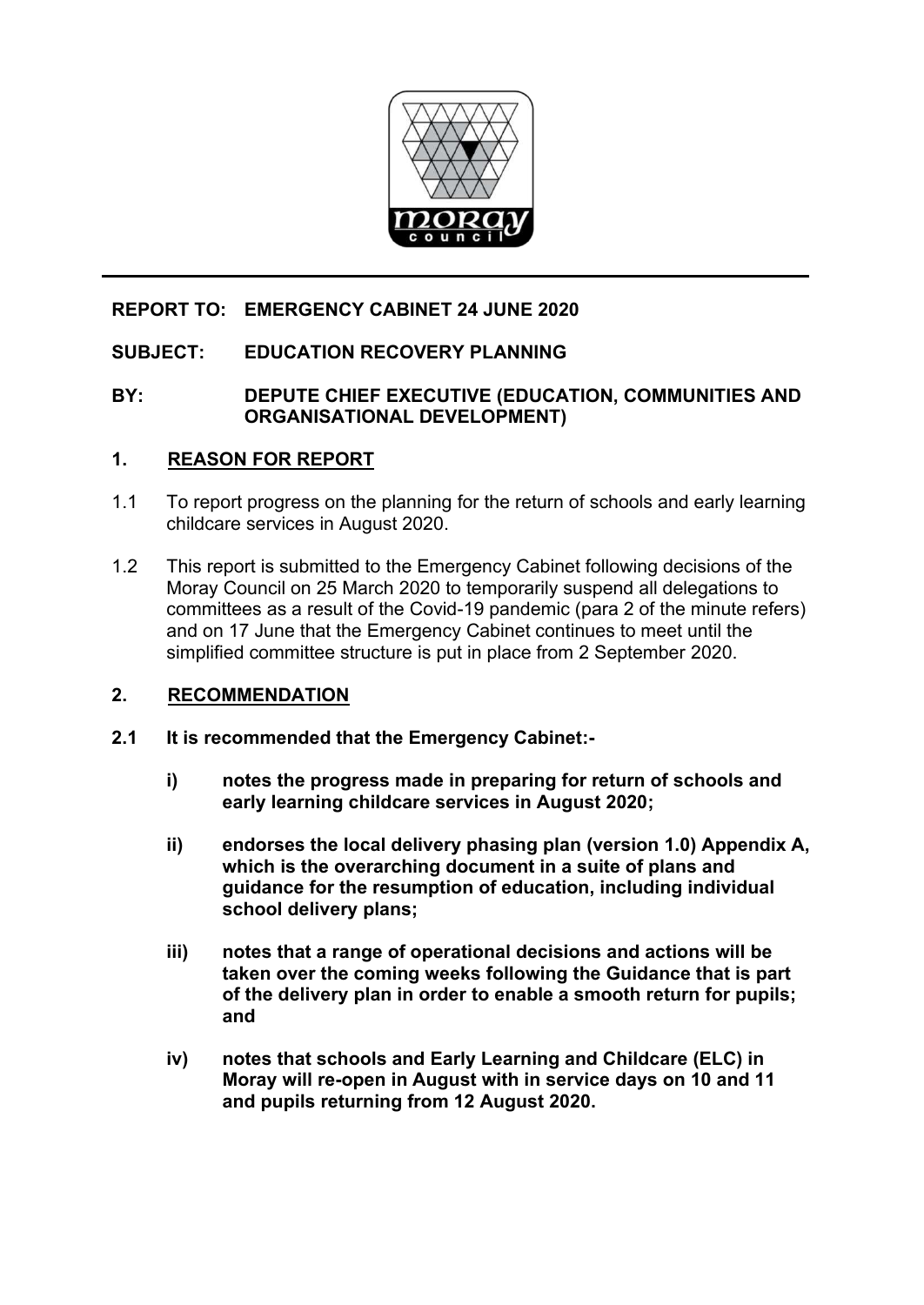# **3. BACKGROUND**

## **National Position**

- 3.1 The Scottish Government made the decision to close schools on 19 March 2020 with effect from close of play on Friday 20 March. Reports to the Emergency Cabinet meeting on 21 May (paragraph 4 of the minute refers) set out the arrangements that the council made in response to this announcement and the Cabinet agreed a revised Covid-19 Education Service Plan which reflected the requirement to develop and implement new plans to be able to establish a new childcare service and provide remote learning. This new plan is intended as a working document to bridge the previous Schools and Curriculum Development Plan and a new Education Plan taking account of the Covid-19 actions and priorities.
- 3.2 On 21 May 2020 the Scottish Government issued a new Direction and Guidance to local authorities requiring the commencement of planning and preparation for the re-opening of schools (including ELC) and for staff and children to resume attendance.
- 3.3 The Direction provided for teachers and other staff to access schools from June 2020 and asked authorities to prioritise support for children at key transition points. The provision of learning and teaching to children on school premises and remotely and early learning and childcare are to be in place from August 2020. In covering guidance, Authorities were asked to plan for a new blended model of learning involving in-school and in-home learning with the new term commencing on standardised date of 11 August for all schools in Scotland.
- 3.4 There is further provision within the Direction for continuation of childcare for children of key workers and vulnerable children, providing a continued statutory instruction for these new services. Guidance clarifies that this is to continue throughout the summer break and into the new August term.
- 3.5 There is a strong focus in the guidance on public health measures to support the re-opening of schools and early years settings, with particular regard to these being age appropriate. This has been taken into account in our local planning and risk assessments, physical distancing and hygiene measures will all be in place prior to return. Following the government advice, arrangements will be different for younger children in early years and where appropriate this may also be considered for P1 pupils.
- 3.6 There are extensive practical and educational considerations for the return of schools and ELC in a society adjusting to living with Covid-19. To ensure that these preparations are made, local authorities are expected to prepare a Local Phasing Delivery Plan in relation to school re-opening and considerations include:
	- The needs of pupils with additional support needs and vulnerable children;
	- The emotional, physical and mental health and wellbeing of learners;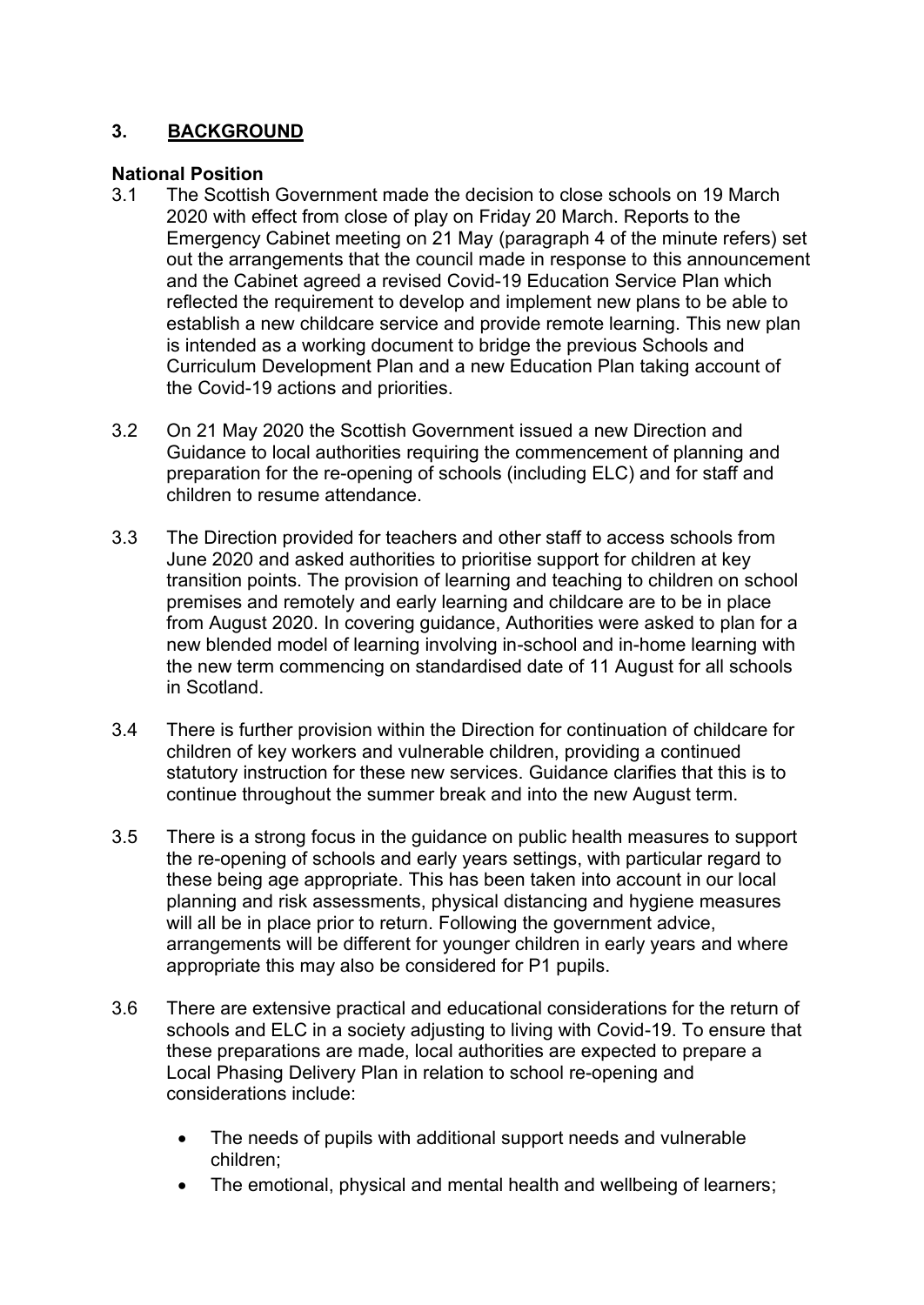- The speed and ease with which phasing could be reversed if the situation deteriorates and health requirements suggest it is necessary;
- Increased in-school learning time for all, working towards the resumption of full-time in school provision when possible;
- Provision of critical childcare for key workers (including wraparound and out of school care);
- The blend of in-school and in-home learning and physical distancing and enhanced hygiene procedures.
- 3.7 All of the above is predicated on the public health advice and is contingent on scientific and medical advice that it is safe to proceed and on implementation of complementary public health measures.

## **Moray Local Delivery Phasing Plan (Appendix A)**

- 3.8 As reported to the Cabinet previously (21 May 2020), extensive arrangements have been made to adapt to a remote learning model in a very short period of time, to introduce new services and new ways of working to ensure that the needs of all learners are addressed and that systems were in place to support vulnerable children.
- 3.9 In preparing for the return of schools and ELC in Moray consideration has had to be given to a further adaptation of the model of education taking account of the health and safety considerations associated with adapting to an ongoing presence of Covid-19.
- 3.10 Planning in Moray has been undertaken taking account of the Scottish Government [route map](https://www.gov.scot/publications/coronavirus-covid-19-framework-decision-making-scotlands-route-map-through-out-crisis/) for moving Scotland out of lockdown and of the [Strategic Framework for Re-opening Schools](https://www.gov.scot/publications/excellent-equity-during-covid-19-pandemic-strategic-framework-reopening-schools-early-learning-childcare-provision-scotland/) and associated [Guidance](https://www.gov.scot/publications/coronavirus-covid-19-re-opening-schools-guide/) to support a safe, phased re-opening of schools. This sets a consistent context for the development of local arrangements to reflect particular circumstances. As a result, our plan reflects both the national position and the vision and aims of the developing corporate strategic framework for recovery, which is the subject of a separate report on the agenda. In terms of the framework, which is currently still a draft and is subject to community engagement and discussion with our community planning partners and others; the aims are:
	- **Understand** the impact of Covid-19 in Moray
	- **Support** the ongoing impact of living with Covid-19 as far as possible
	- **Learn** from the positive changes so that they are captured and built upon for the future
	- **Re-engineer** the strategic policies and actions needed to ensure we will deliver our outcomes in the new environment
- 3.11 The Moray Local Delivery Phasing Plan (**Appendix A**) is the over-arching plan that draws together a suite of documents to support the re-opening of schools and ELC with a blended model of remote and in-school learning. The programme of work to implement the plan has seven workstream as set out in the Covid-19 Service Plan (**Appendix 1** to the Moray Local Delivery Phasing Plan) and each of which have detailed Action Plans. As noted above, the Service Plan was approved as an evolving document by the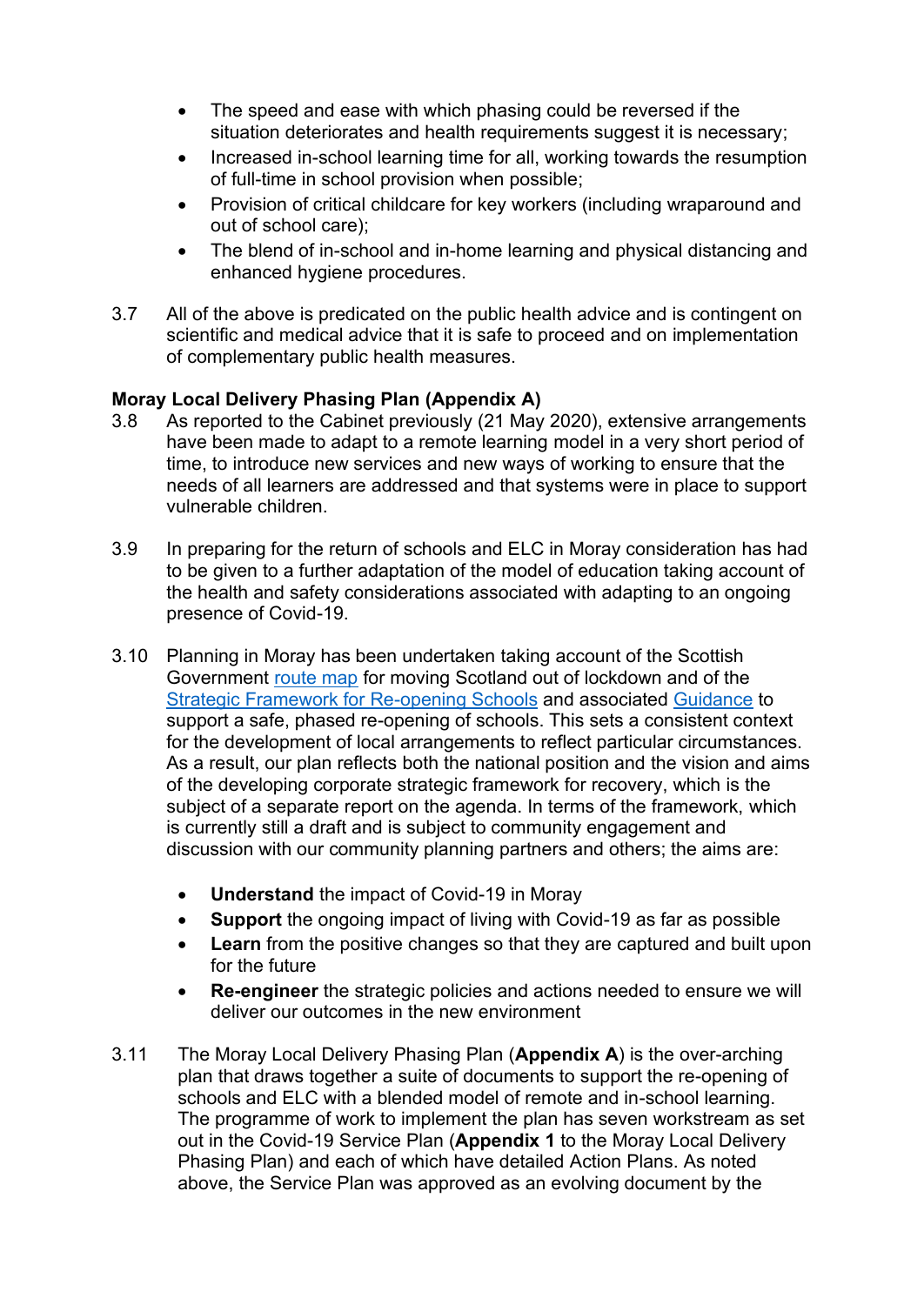Cabinet on 21 May 2020 and as such it has been updated to remove actions that have already been completed.

3.12 A summary of the current position against each workstream as at the time of writing is noted below although it should be noted that this is a fast moving and dynamic situation which will have moved on by the date of the Cabinet meeting.

|    | Workstream                                                             | <b>Current Position</b>                                                                                                                                                                                                                                                                                                                                                                                    |
|----|------------------------------------------------------------------------|------------------------------------------------------------------------------------------------------------------------------------------------------------------------------------------------------------------------------------------------------------------------------------------------------------------------------------------------------------------------------------------------------------|
|    | 1. Well-being (including<br>vulnerable learners,<br>ASN and workforce) | Plan drafted showing current arrangements and<br>future plans in stages (Now to July /Aug - Dec/Jan<br>on). Includes Connect team and engagement with<br>partners.<br>ASN hours allocated to schools, arrangements to<br>implement to proceed with HTs.                                                                                                                                                    |
| 2. | <b>Emergency Childcare</b>                                             | Proposal in preparation. Considering hours it is<br>feasible to offer with staff and cost implications.<br>Increasing demand from mainly Category 3 workers.<br>Concern about capacity to meet demand. Survey<br>underway to gauge demand more accurately.                                                                                                                                                 |
| 3. | Workforce                                                              | Plan of actions to be delivered before the end of<br>term and for new academic term. Currently 2 weeks<br>behind normal timeline but this is not a major<br>concern. Vacancy adverts are out with aim to recruit<br>by the summer. Good response to date.<br>Will plan workforce arrangements to maximise in-<br>school learning and manage costs as far as<br>possible.                                   |
|    | 4. Curriculum Learning<br>and Teaching                                 | Based on school return model and all schools are<br>working on plans.<br>Digital: work is progressing although some specific<br>areas to be addressed e.g. Music Instruction.<br>Schools are clear on blended learning approach<br>being taken and are planning for this. Collaborating<br>on e-sgoil offer within Northern Alliance and<br>nationally.                                                    |
| 5. | <b>Re-opening Schools</b><br>for Staff and Learners                    | Plan identified with key areas of work.<br>Supplies: Procurement support in place and normal<br>procurement/ordering process in place. Planning<br>underway for range of issues by recently appointed<br>project lead.<br>Preparations in place for buildings to be made ready<br>for return.<br>Considering lunch provisions from August to<br>October - to allow for cleaning and catering<br>provisions |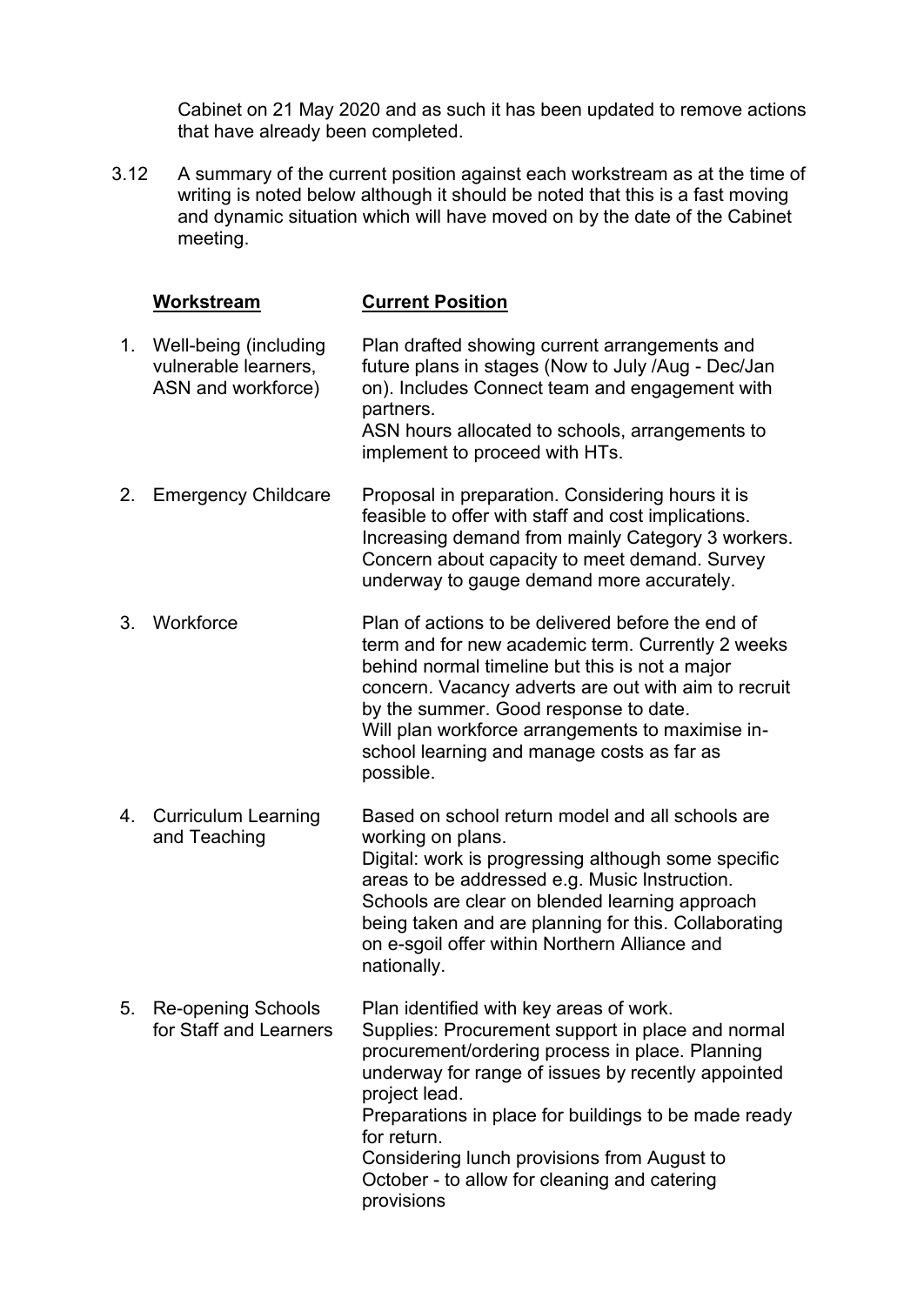- 6. Finance/Legislation and Closing the Gap Agreed guidance issued to schools (approved by LNCT). Paper being prepared on FSM vouchers over summer.
- 7. Early Learning and **Childcare** Plan has been drafted for return and liaising with partner providers. Finance: Using own staff and providers staff continuing to honour ELC contract payments -.
- 3.13 In order to provide oversight and monitoring of progress, an Education Governance Board has been established and progress monitoring overviews proceed to the Response and Renewal Management Team chaired by the Chief Executive.

#### **School Recovery Guidance and Practical Arrangements**

- 3.14 The Delivery Phasing Plan also contains School Recovery Guidance. This sets out the practical considerations for the return of schools and ELC settings. The guidance covers issues such as social (physical) distancing, meetings and assemblies, handwashing and hygiene, cleaning, catering, school transport, blended learning, timetabling and risk assessment. It is supplemented by school level guidance and a template school recovery plan which each head teacher is completing.
- 3.15 In order to support the vast amount of practical work required to enable the re-opening of schools and ELC a Project Manager has been seconded to support the education and school management teams and a dedicated procurement officer is in place. Human resources and health and safety are also providing advice and assisting in ensuring any necessary workforce adjustments are implemented for the return.
- 3.16 Return Date: The Strategic Framework for the re-opening of schools confirms the start date of the new term as 11 August with 12 August 2020 as the latest date for the return of pupils, enabling local discretion on in–service days in order to be prepared for the return to school. Taking account of the circumstances in Moray, including the adjustments required to school buildings and the delivery of learning, it is considered that 2 in service days at the start of term would be appropriate. Therefore, it has been agreed with the Local Negotiating Committee for Teachers (LNCT) that teaching staff will return on Monday 10 August 2020 with 10 and 11 August 2020 as in services days and pupils will return on 12 August 2020.
- 3.17 Attendance: A phased return to school will be in place from 12 August 2020 with a blended approach of in school and in home learning. This will vary for each establishment based on roll, school buildings, available staffing and support services. The aim will be to offer maximum face to face education within school whilst ensuring physical distancing and minimising interaction between groups of pupils. A risk assessment will be completed for each establishment and appropriate adjustments will be made prior to return and communicated to everyone when they come to school.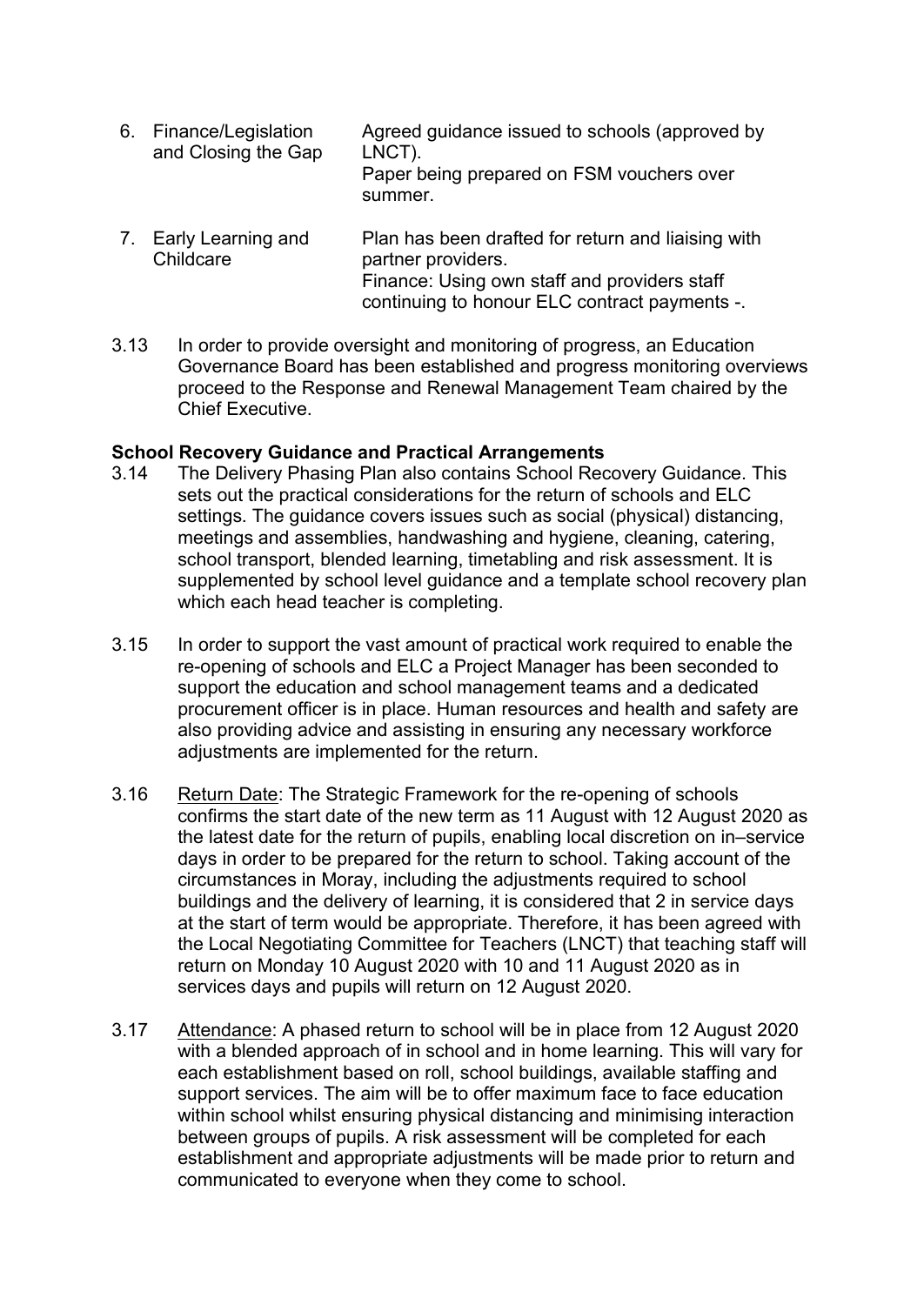- 3.18 School arrival and exit will be carefully controlled to avoid congestion. Entry and exit points will be managed to support social distancing. Parents/carers will be asked to avoid coming onto the school grounds where possible and to use drop off points, with "park and stride" as a possible option to aid this.
- 3.19 In ELC settings, social distancing is extremely difficult with young children. Therefore, a "bubble" approach will be used where children and staff attend in a consistent group and are not required to remain 2m apart from each other but maintain social distancing from other adults and children in attendance. Where possible, each bubble would have their own dedicated space.
- 3.20 For primary schools, it is proposed to have reduced class sizes and a regular rota system in place within each school for return as a full school, half or third of school roll. This recognises the difficulties of maintaining 2m distancing for primary pupils. Most schools in Moray have identified a rotation over a part week as most suitable for them and information is in the process of being issued to parents on what is planned for their school before the end of term.
- 3.21 Secondary schools are planning the return of pupils taking account of the requirements for Broad General Education and Senior phase, including pupils studying for SQA qualifications. There will be modification of normal timetabling and movement around schools so that pupil movement is reduced, including for example using "home rooms" for S1 and 2. Adjustments will also be made to the S3-6 delivery to minimise changeovers, for example using fewer longer teaching periods in a day. Where necessary additional cleaning arrangements will be in place to use spaces vacated by another group. This may particularly be the case for any specialised equipment or facilities.
- 3.22 ASN arrangements for children and young people with additional support needs (ASN) and social emotional and behavioural needs (SEBN) will be dependent upon the needs of each individual. Pupils with severe and complex needs will be looked after within an enhanced provision 'bubble', with no through traffic allowed. All schools, with or without an enhanced provision are likely to require a designated space for a 'transitions' bubble for some pupils, in particular those with autism or SEBN needs. These pupils will continue to access their class through remote learning until they are ready to join their in school class. Additional supports to meet individual wellbeing needs are also under development.
- 3.23 School Transport will be in place for those pupils entitled to this provision. Arrangements are being reviewed to take account of social distancing and the revised rota attendance of pupils.
- 3.24 Catering also requires to take account of social distancing being maintained throughout the school day. Schools are making full use of their buildings in order to enable as many pupils to return to school as possible and so normal dining facilities will not be available in many schools. A number of options are being considered for catering arrangements, however, the most viable is likely to be for pupils to bring packed lunches. If this option goes ahead, it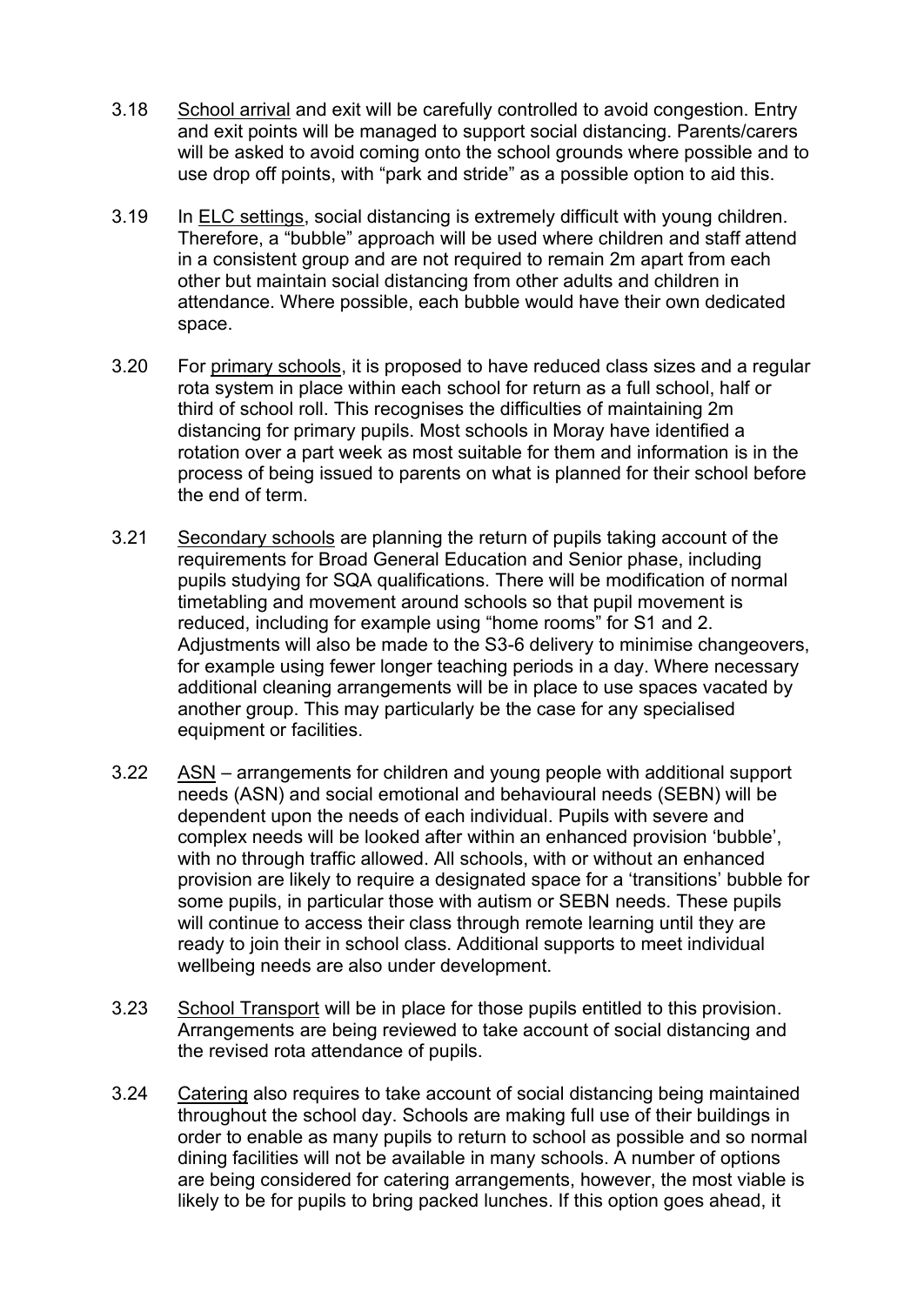would be proposed to maintain the current arrangements for free school meal vouchers to those families who qualify on financial grounds.

3.25 Cleaning will be based on current national guidance for non-healthcare settings and will include routine cleaning of frequently touched objects and surfaces, routine toilet cleaning. Arrangements are currently under consideration as there are likely to be changes required to the existing cleaning regime.

#### **Developing Situation**

- 3.26 As noted above, the planning undertaken has been based on the agreed, published national Guidance. However, as this report was being finalised, a new expectation has emerged of securing 50% in-school learning as part of the new blended model
- 3.27 There are a number of constraints that have influenced the planning and options prepared for the return of schools and which make a 50% in-school model challenging. These are mentioned elsewhere in the report and supporting documents but include 2m physical distancing, the nature of many of our school buildings, school rolls, workforce, continuing childcare and costs. Changes to any of these would impact on what it is possible to achieve, however, funding is the major fundamental barrier that would require to be addressed even if all other issues could be resolved.
- 3.28 Recognising this new demand for 50% in school learning, further urgent work is being undertaken to identify and cost measures that might enable a greater number of learners to attend school if finance was to be made available. This is obviously a significant ask with such a short time before the end of term and of a workforce what has been strained to meet the demands outlined in this and previous reports to the Cabinet and it is not clear at this time what adjustments might be possible to plans to re-open schools.
- 3.29 It is expected that this situation will develop and be clarified over the next few days and it may be possible to provide a verbal update to the Cabinet at the meeting.

#### **4. SUMMARY OF IMPLICATIONS**

#### **(a) Corporate Plan and 10 Year Plan (Local Outcomes Improvement Plan (LOIP))**

This report relates to the priority 'Provide opportunities where young people can achieve their potential to be the best they can be from the Corporate Plan and to 'Building a better future for our children and young people in Moray' from the LOIP.

#### **(b) Policy and Legal**

National policy guidance is being reviewed regularly as the Covid-19 pandemic continues to affect services including Education and planning for recovery has taken account of the recovery route map and latest guidance issued by the Scottish Government as it relates to local circumstances.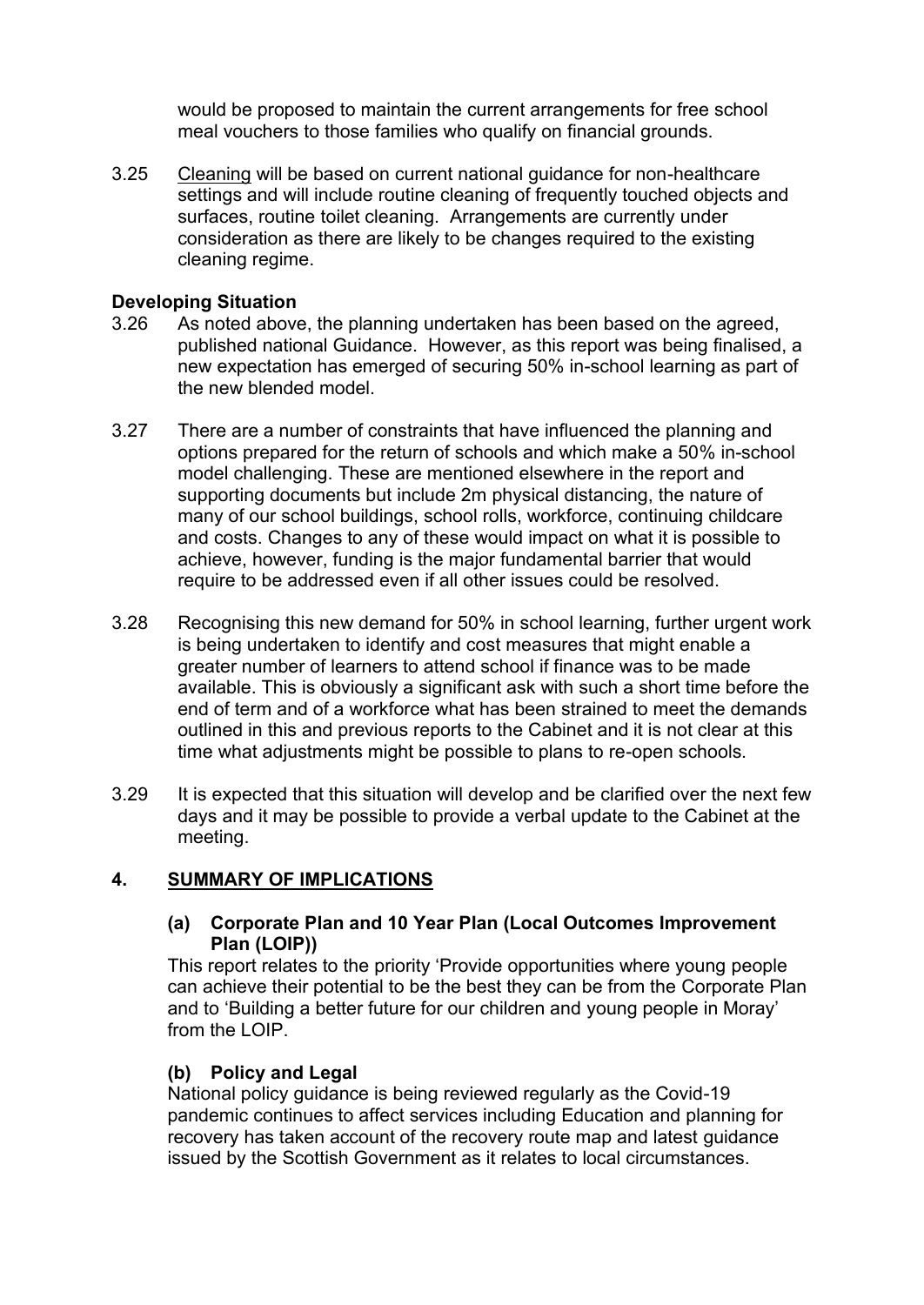### **(c) Financial implications**

Any financial implications are being recorded as Covid-19 costs and monitored regularly. Every effort is being made to adapt and design services without incurring additional costs. However, given the new services that are required and the measures that need to be put in place to adhere to public health advice and support a blended home/school model of learning this is unlikely to be possible.

As each stage of recovery is prepared, costings will be prepared for consideration against the available options. Additional costs will be recorded and reported through the financial monitoring reports prepared by the Chief Financial Officer.

Where appropriate consideration will be given to allocating funding from the flexibility allowed by the relaxation of criteria around the use of ELC expansion funding and the Pupil Equity Fund. This will be referred to the Cabinet or appropriate Council committee should the need arise.

#### **(d) Risk Implications**

Workforce: Efforts have been made to make arrangements for the return of schools within current budgets. Therefore, only very limited additional staffing arrangements will be possible. As the new model of learning develops, additional workforce requirements may emerge and have to be addressed at short notice. There has been a good response to recent teaching vacancies and it is hoped this might provide additional flexibility in the supply pool post August to assist with any emerging teaching workforce requirements.

Planning underway at present has some reliance on the flexibility of some employees to accept adjustment to their roles and normal working times and this has not yet been fully tested out. There is a risk that additional recruitment and costs will be unavoidable (e.g. cleaning, after school care).

The effects of report, trace and isolate may have an impact on staffing availability across services. Where possible contingency planning for a replacement workforce is being developed for critical services.

As noted in this and previous reports to the Cabinet, there has been a vast amount of work required in a pressured amount of time to respond to the demands of Covid-19. As a small authority, this is particularly concentrated for Moray and there is a risk that officers do not have the capacity to continue the pace and volume of work indefinitely.

Childcare Hubs: – there is a risk that it will not be possible to meet all of the demand from key workers in categories 1 to 3 as currently defined. To respond to this, priority will be given to families where all adults are keyworkers and places will be allocated to category 1, then 2 and then category 3 until capacity is reached. Provision is currently being made on the basis of containing costs as far as possible. This has included working on the basis of "one shift" so that a single full-time shift can cover the whole operational day. This means that 7 hours is the optimum that can be offered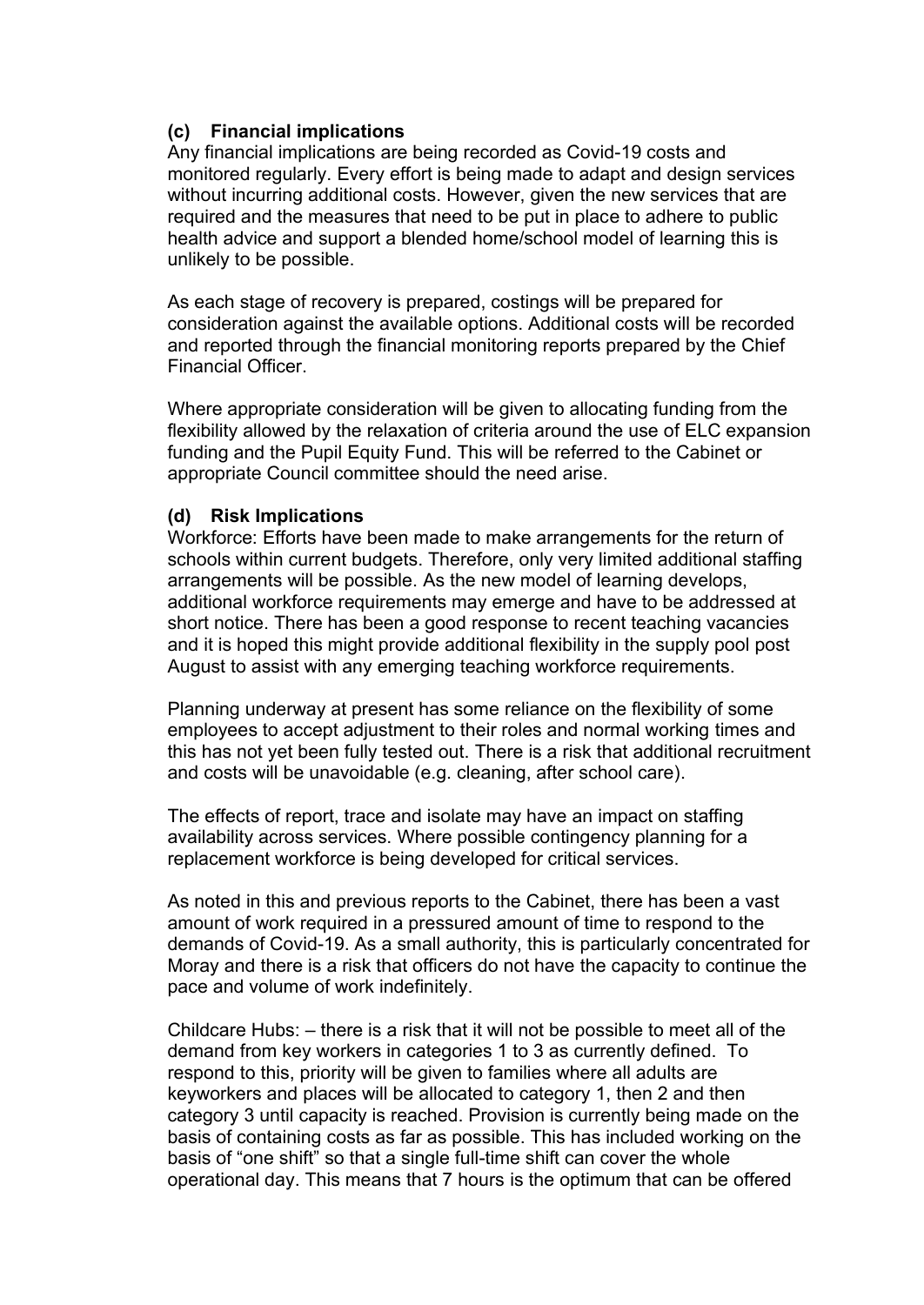per day. There is a risk that this will not meet the desired childcare hours of the keyworkers.

Impact on Well-being: – remote working and learning are largely untested. However, there has already been some evidence of variable engagement reported nationally and some report finding the new ways of working more challenging than others. Recognising the potential risk to wellbeing, a workstream has been added to the recovery plan to address this.

Impact on Learning and Attainment: – as with well-being, the possible long term impact on learning and attainment is not yet tested. A workstream has also been identified to support this key priority.

Financial: – as noted in this report, efforts have been made to contain costs within current budgets as far as possible but this is unlikely to be possible. There will be costs with many aspects of this recovery phasing plan, including cleaning, school transport, free school meal and alternative and additional staffing. Regular financial monitoring reports by the Chief Financial Officer are in place to ensure this risk is monitored.

Lockdown: – it may be that there is a future resurgence of Covid-19 which will require a roll back of education arrangements. The phasing identified in the local phasing plan makes provision for this and recent experience would be used for the arrangements required.

Pace and changing environment and guidance: – every effort has been made to plan for re-opening of schools and ELC and for the childcare arrangements taking account of the current situation as far as it is known. However, a feature of this pandemic has been the unknown and the speed with which change occurs and this is an ongoing risk.

#### **(e) Staffing Implications**

 There are no direct staffing implications from this report. Specific workforce issues will be considered as part of the detailed work being undertaken, for example in relation to the childcare provision. There may also workforce issues that could impact on school delivery, for example Covid related absence in a small school or public health advice to employees with health conditions or in particular situations (e.g. pregnancy) which will have to be addressed.

# **(f) Property**

Property issues may arise as we implement return to schooling with strict adherence to social distancing as well as ensuring that schools are maintained to the correct levels of health and safety and cleaning requirements to keep staff and children safe.

#### **(g) Equalities/Socio Economic Impact**

Equity is a key consideration in the provision of education and will be an ongoing consideration as schools and ELCs plan to re-open. In support of this, provision of ICT equipment has already been put in place and head teachers will continue to monitor local situations.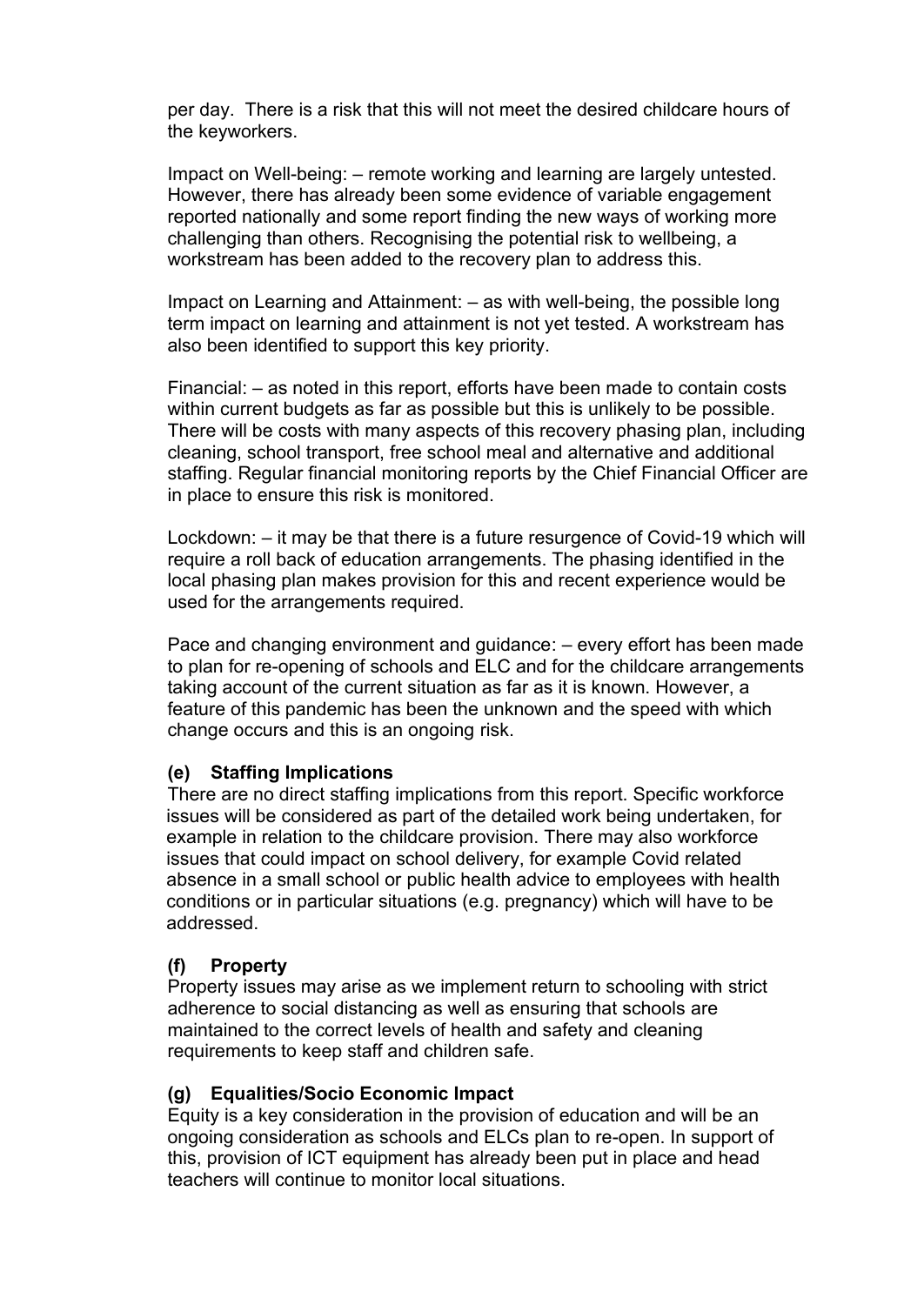In both the continuing provision of education during lockdown and the planning for re-opening of schools, consideration has been given to the circumstances of groups protected under the Equality Act 2010. For example, arrangements were made for young people with severe and complex needs based on individual assessment, consideration is being given to requirements of pupils with ASN as part of recovery. Families experiencing socio-economic hardship have had access to free school meal vouchers and ICT equipment has been provided to support those who may be digitally excluded. Contact was made proactively for a number of these supports based on existing information held by the council, was publicised in the media and has been raised with eligible individuals through contact with council officers, including head teachers and council benefits staff.

Given the pace of work during Covid-19, work on systematic equality impact assessment has yet to be completed and will be advanced as soon as possible before the start of the new term.

#### **(h) Consultations**

Head of Education, Head of Educational Resources and Communities, Quality Improvement Managers, Business Support Team Manager, Acting Early Years' Service Manager, Senior Project Manager (ELC), Environmental Protection Manager, Head Teacher / Moray SEBN Service, Chief Financial Officer, Principal Accountant, Tracey Sutherland, Committee Services Officer, Head of HR/ICT & OD and Equal Opportunities Officer have been consulted and are in agreement with the contents of this report as regards their respective responsibilities.

All head teachers have been consulted on the preparation of this plan and the approach to recovery.

There has been ongoing involvement and consultation with trade unions on the plans for re-opening schools and ELC and on the preparation of risk assessments for return. Their contribution and views have been reflected in the emerging documents. The trade union representatives have also found the volume and pace of work challenging. Their request for additional facility time is currently under consideration.

Arrangements are being made to meet with parent council representatives on 18 June 2020 to consult with them on the re-opening of schools. Many schools have already been in contact with their parents throughout the period of closure and so these meetings will give an opportunity for a Moray overview discussion.

#### **5. CONCLUSION**

**5.1 There is a vast range of complex considerations to be addressed in the re-opening of schools and ELC settings for August 2020. It has been extremely challenging to plan the necessary arrangements for recovery in the time available, especially as this is within a live operating environment delivering remote learning for the first time, supporting vulnerable children and families in a new social context and maintaining**